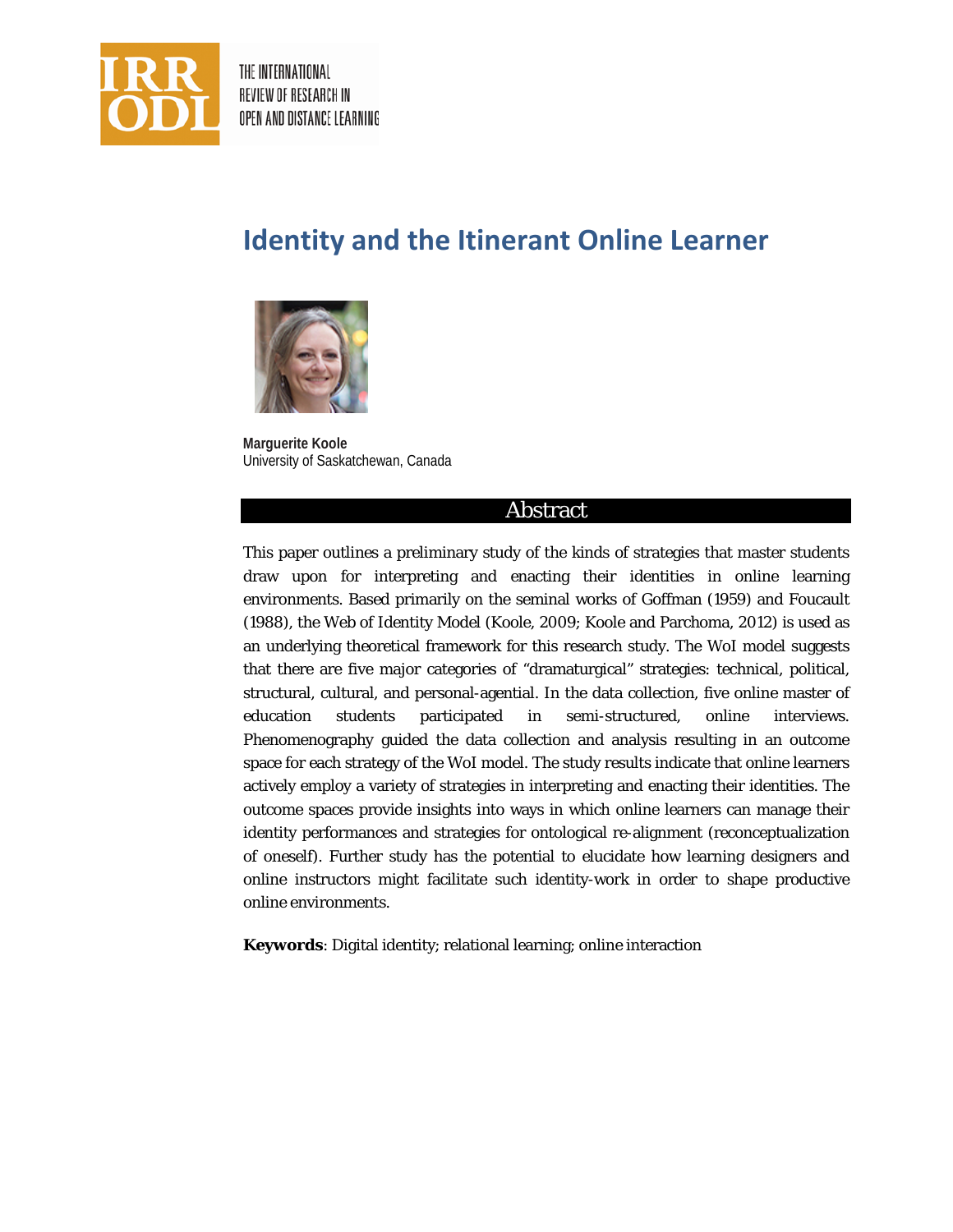#### Introduction

Learners today navigate through physical and virtual environments with apparent ease. These environments offer a variety of social networking opportunities through which participants can accumulate, exchange, create, and integrate new information into their personal narratives. Yet, learners still report feeling isolated and disconnected in these environments (McInnery & Roberts, 2004). How can today's itinerant learners develop a sense of identity and affiliation within such communities? To answer this question, the researcher draws upon her previous work on the Web of Identity (WoI) model (Koole, 2009) which outlines strategic techniques for interpreting and enacting identities. The goal of this phenomenographic-style study is to explore the extent to which these strategies are experienced in a given online learning community, and how strategy enactment contributes to the development of self and affiliation. It is intended that the outcome of this short study will form a basis upon which to structure a larger study of identity positioning and relational dialogue in online learning.

#### Literature Review

This paper is grounded in a social constructionist perspective which holds that individuals socially create and negotiate an understanding of who they are with relation to shared knowledge, beliefs, and behaviours (Berger and Luckmann, 1966; Burr, 2003; Hacking, 2000). To help orient the reader to constructionism (with an  $\alpha$  n  $\alpha$ ), it can be contrasted with constructivism (with a « v »). Social constructivism emphasizes mental processes in which an individual constructs his/her understanding of « reality ». These mental processes are influenced by internalized understanding of « societal conventions, history and interaction with signifcant others » (Talja, Tuominen and Savola, 2005, p. 81). Constructionism, however, emphasizes discourse as the primary mechanism through which an individual actively and contingently constructs and positions him/herself in relation to the world; that is, how one continually shapes his/her identity. Within this philosophical position, dialogic interaction is a significant focus of this research and the WoI model. Talja, Tuominen and Savola (2005) describe this dialogic theory well: « Constructionism sees language as constitutive for the construction of selves and the formation of meanings » (p. 89).

The social constructionist perspective is of great importance because it highlights the perspective taken on identity itself: that identity is not a characteristic inherent within the individual alone; rather identity is a fluid process shaped by the individual, the world, and the people with whom s/he interacts. Many other theories of identity are heavily focused on internal mental/psychological processes (such as Erikson's [1968] stages of development, Marcia's [1966] identity status theory [see Schwartz, Luyckx, and Vignoles, 2011]). Rather than taking an internal, psychological perspective, social constructionism asks us to consider how the learner and the community within which s/he interacts co-construct identities.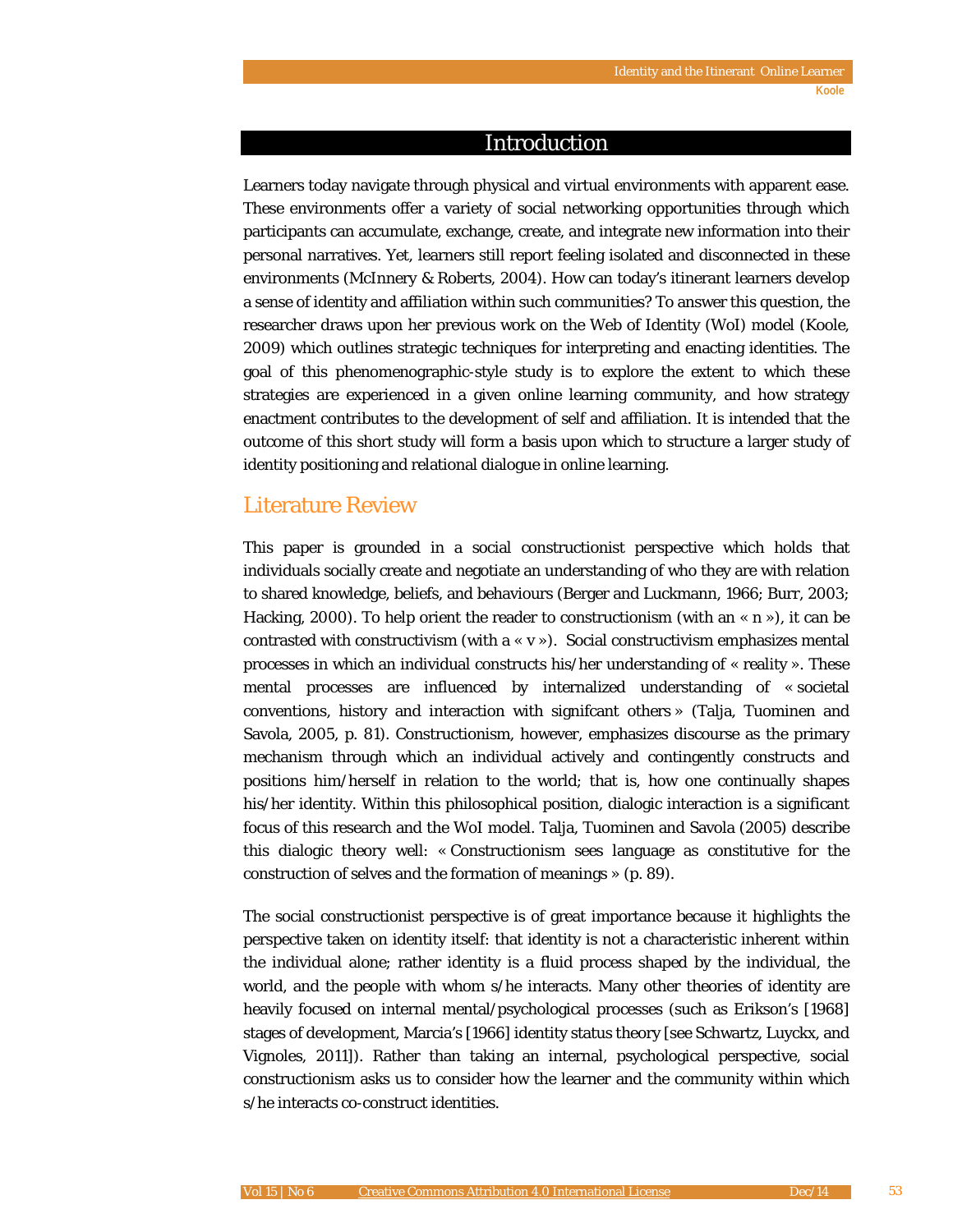Macfayden (2008) suggests that "establishment of learner identities allows the development of a learning community" (p. 560). Goodyear and Zenios (2007) also recognize the relationship between identity, community, and learning:

> A strong element of this socio-cultural view of learning is that participation in authentic knowledge-creation activities, coupled with a growing sense of oneself as a legitimate and valued member of a knowledge-building community, is essential to the development of an effective knowledge-worker. Action and identity are key. (p. 355-356)

Many definitions of community strongly support the notion that members should have a shared sense of history, purpose, norms, hierarchy, ritual, sense of belonging, and continuity (Lapadat, 2007; Schwier, 2007; Rovai, 2002). In other words, in order to more easily exchange and build upon ideas, it is helpful if learners share a common language, culture, and intellectual heritage. Online and offline, the social constructionist perspective suggests that it is through interaction, particularly "relational dialogue," that learners express their dispositions, commonalities, and difference—their identities and affiliations (Ferreday, Hodgson & Jones, 2006, p. 224). This sense of selfhood and community, as noted by Ricoeur (1992), involves the sense of both self (idem—temporal continuity) and selfhood (ipse—differentiation of an individual from others in a given community).

Some researchers have posited that online interaction reduces social inequalities. It can, however, be difficult to mask some personal and cultural characteristics (such as gender) through sustained interaction because of unconscious habits and interaction styles (Ferreday, et. al., 2006; Chayko, 2009). Such habits might include writing styles, turns of phrase, metaphors frequently used, common typos, and spelling errors—to name a few. Walther's (1996) research into asynchronous, text-based online conferencing led him to conclude that online interactions can, indeed, provide in-depth impressions of identities (hyper-personal), but requires more time and different techniques to decipher. Therefore, we can theorize that, online or offline, dialogic interaction between people takes place, but is guided by and transformed through the affordances, the "range of possible activities" (Norman, 1999, p. 41) of the available tools.

### Theoretical Framework

Based on Goffman's (1959) impressions management perspectives and Foucault's (1988) technologies of the self, the Web of Identity model (WoI) is a heuristic for exploring different aspects of identity performance in both physical and virtual settings. The outer ring (light grey) in Figure 1 shows five perspectives through which participants view performances. The inner ring (dark grey) represents the observable enactments of the perspectives—that is, the dramaturgical strategies (terminology from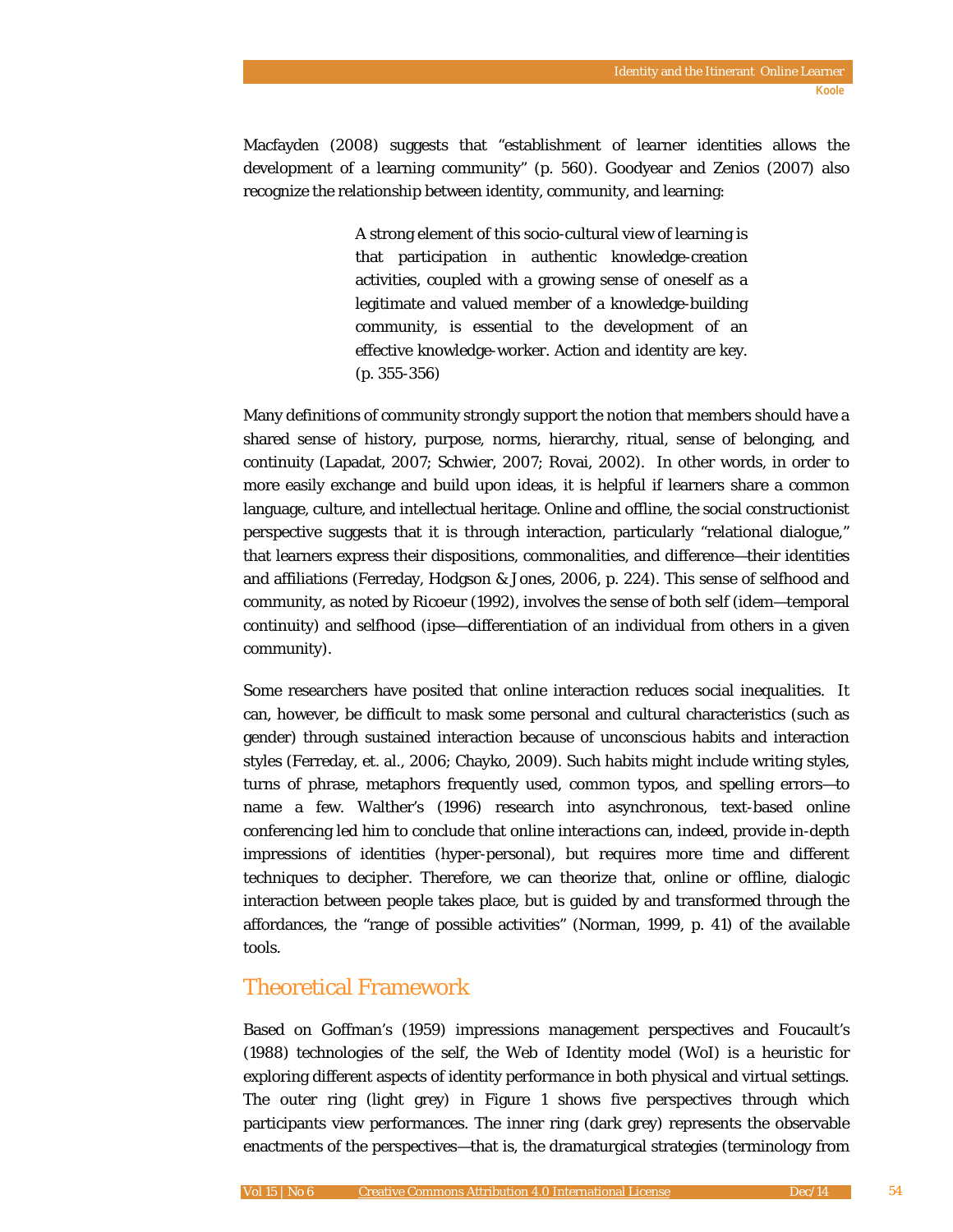Goffman's [1959] « dramaturgical theory » in which he saw interaction as similar to a theatrical performance). Such strategies may be viewed as epistemic games, the socially negotiated ways of expressing the perspectives (Collins, 1993). The centre of the model, cognitive resonance (CR), is the point at which an actor interprets behaviours of others, adjusts strategies, and makes sense of the world.

The mechanism underlying the individual's move towards CR is based upon Festinger's (1966) theory of cognitive dissonance. To explain this theory, one must first understand how he defines « cognition ». His use of the term cognition refers to « any knowledge, opinion, or belief about the environment, about oneself, or about one's behavior » (p. 3). He then introduces the notion of dissonance: « the existence of nonfitting relations among cognitions » (p. 3). This is a significant factor in the WoI model: when individuals move from consonance to dissonance, they will seek to re-establish consonance. The process of re-establishment has been labelled « resolution ». Individuals may resolve dissonance through a variety of strategies such as altering how they act, changing their opinions, declining or avoiding interaction; these strategies shape identity.



*Figure 1*. The web of identity: TD = technical-dramaturgical, PD = politicaldramaturgical,  $SD = structural-dramaturgical, CD = cultural-dramaturgical, PaD =$ personal agency-dramaturgical, and CR = cognitive resonance (Koole, 2009).

Figure 1 is a graphical representation of the WoI process. In adjusting CR, the individual formulates reactions that are then expressed (pushed back) through the dramaturgical strategies (dark grey) and which may, in turn, influence the perspectives (light grey). (The dotted lines in the model symbolize the permeability. It is a complex, iterative, and continual process involving dialogic and symbolic exchange [Koole & Parchoma, 2012]). Table 1 describes the strategies of impressions management corresponding to the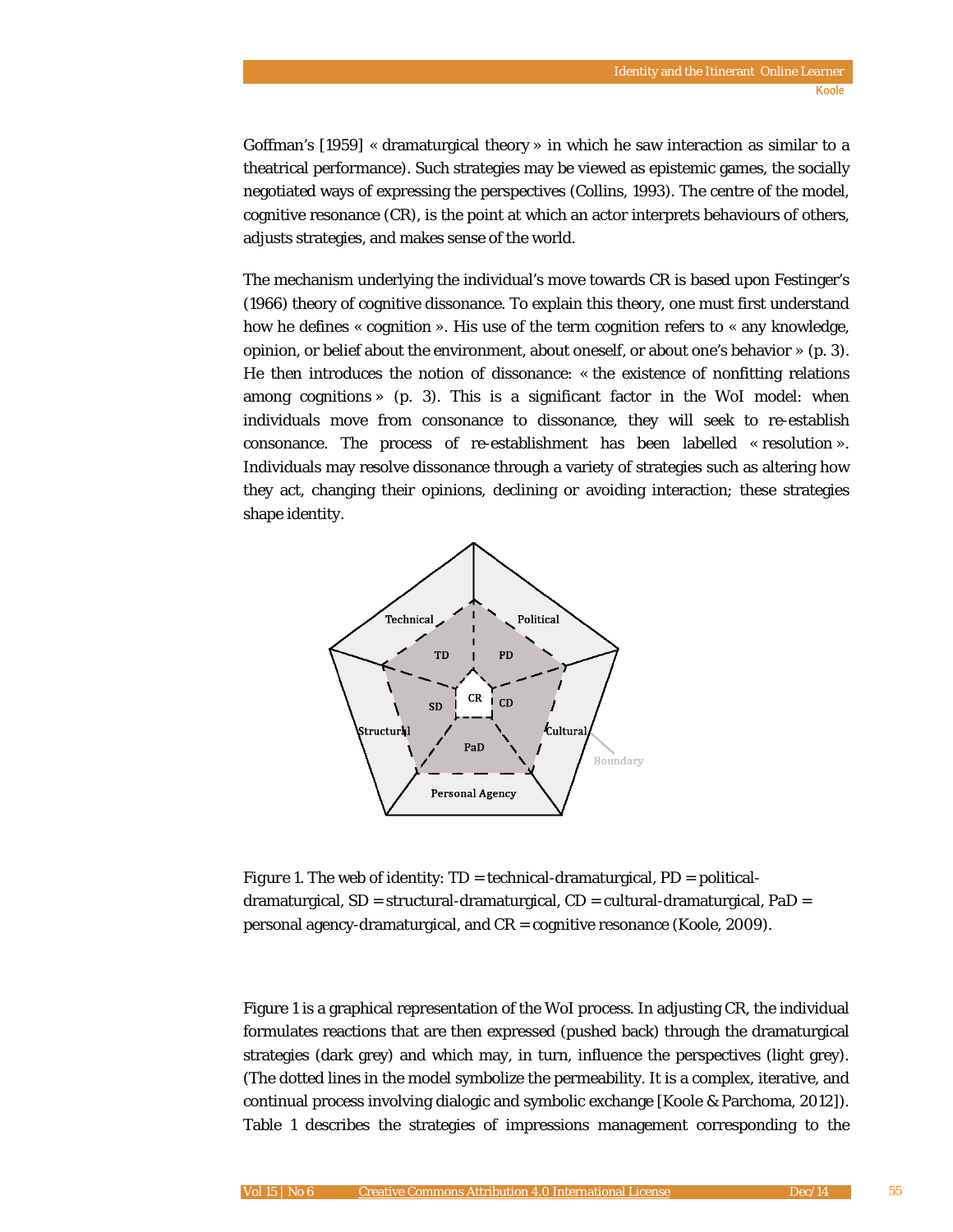middle ring (dark grey) in Figure 1. The terminology has been derived primarily from that of Goffman (1959). Foucault's (1988) terminology is indicated in parentheses.

Table 1

*WoI Model (Koole, 2009)*

| <b>Strategy</b>                                | Definitions & descriptions                                                                                                                                                                                                                                                                                                                                                                                                                         |
|------------------------------------------------|----------------------------------------------------------------------------------------------------------------------------------------------------------------------------------------------------------------------------------------------------------------------------------------------------------------------------------------------------------------------------------------------------------------------------------------------------|
| Technical-<br>dramaturgical<br>(TD)            | Display of quality, competency, and standards<br>through tools enabling communication,<br>production, transformation, or manipulation of<br>objects, situations, events, and ideas of self or<br>others. The technology learners use may enable<br>and/or constrain how they express and portray<br>themselves. The identity cues are different over<br>different media such as text, audio, and video.<br>(Foucault: technologies of production.) |
| Political-<br>dramaturgical<br>(PD)            | Display of persuasion, manipulation, authority,<br>threat, punishment, coercion, and control over<br>others. Power differences between interlocutors<br>may enable and/or constrain how they express and<br>portray themselves. Consider the power differences<br>between teachers and students that guide<br>behaviour. Learners may fear reduction of grades<br>or access to resoruces. (Foucault : technologies of<br>power.)                   |
| Structural-<br>dramaturgical<br>(SD)           | Display of status, level of formality, maintenance of<br>social distance, symbolic importance, game rules,<br>and social hierarchy of self or others. In the<br>academic world, the manner of referencing experts<br>is a structural requirement. In conversations, turn-<br>taking and sharing of interaction space is<br>structurally guided. (Foucault : no cognate).                                                                           |
| Cultural-<br>dramaturgical<br>(CD)             | Display and maintenance of moral standards,<br>cultural values, and signs and symbols of the<br>community. Etiquette online as well as tone and<br>language use (i.e., formality, cursing) are related to<br>moral expectations and values. Behaviour that falls<br>outside such norms may be met with ostraticm or<br>punishment. (Foucault: technologies of sign<br>systems.)                                                                    |
| Personal-<br>Agency-<br>Dramaturgical<br>(PaD) | Display of individual needs, motivations, and<br>idiosyncratic abilities, dispositions, tendencies, and<br>one's own personal history. Individuals often have<br>unique abilities and proclivities of which they may<br>or may not be aware. They may break rules or<br>ignore other strategies in favour of their personal<br>preferences and abilities. (Foucault : technologies<br>of the self.)                                                |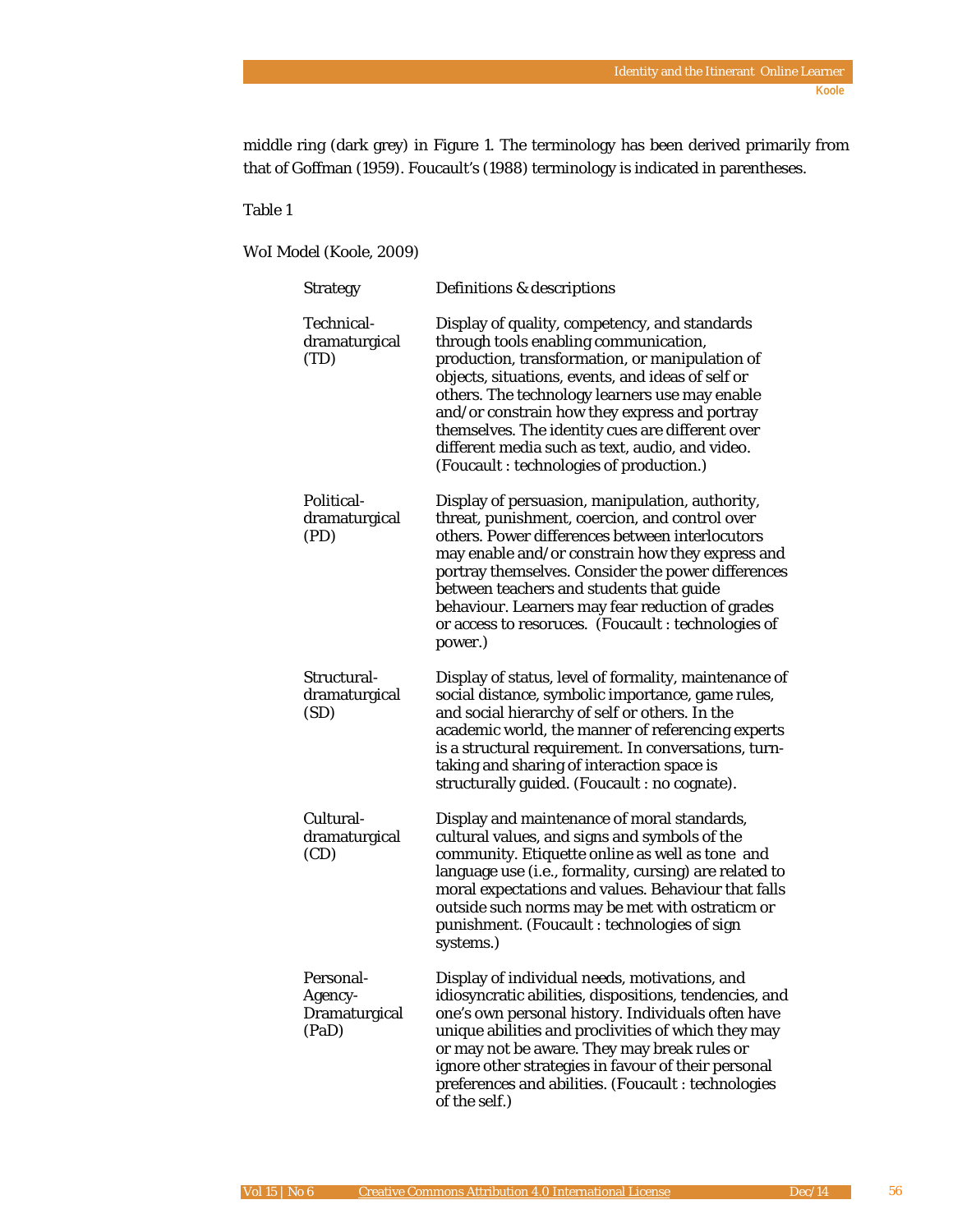Several strategies may be used in a given situation and expression of any one strategy may trigger the use of another. Enactment of strategies and reactions to enactments are constantly transformed and interpreted through the model.

In this process, individuals constantly evaluate their "personal epistemology" (one's beliefs about the world) against the apparent epistemology of others (Goodyear & Zenios, 2007, p. 363). In other words, individuals compare what they believe about the world and what they expect of the world with what they observe others doing and saying. Expression of WoI techniques shapes the coordination of activity, emotional states, and views of self and group history. The constant adjustment of epistemology in the centre of the model (CR) may be related to an individual's epistemic fluency—that is, the agility with which an individual can adopt and/or adapt behaviours and, possibly, beliefs about new conditions within a given social context (Goodyear & Zenios, 2007). When an individual and members of his/her community share an understanding of their collective and individual identities, the individual approaches a more harmonious level of resonance (Chayko, 2008). In contrast, individuals may reach points at which their concept of self or belonging are in conflict with the strategies enacted. Such conflict may result in rejection and/or ontological adjustment of concepts of self or community (Koole & Parchoma, 2012). This space of liminality (a position between dissonance and resolution) can be thought to be somewhat similar to Land, Cousin and Meyer's (2005) conception of a [concept] threshold point—a point at which dissonance becomes so great that the individual must readjust. In identity terms, we might call this a self-concept threshold.

Support for the premises of the WoI model may be found in the relational self theory (Chen, Boucher, and Tapias, 2006) which describes how individuals develop representational models of others, internalize them and develop a repertoire of selves that they can enact when interacting with different people. These selves provide « positive and negative self-evaluations, affect, goals, self-regulatory strategies, and behaviours » (Chen, Boucher, and Kraus, 2011, p. 154). Chen et al. suggest that additional research needs to be done to identify « moderators of transference », that is, « modering variables that make transference and other phenomena associated with the activation of significant-other representations more or less likely to occur » (p. 168). What the WoI model provides is a breakdown of the strategies, moderating variables, that individuals can use to model their identities and decipher the identities of others.

### Methods

### Research Questions

The main questions the author seeks to answer in this study include: How do learners experience each WoI strategy? Do learners adjust these strategies to attain cognitive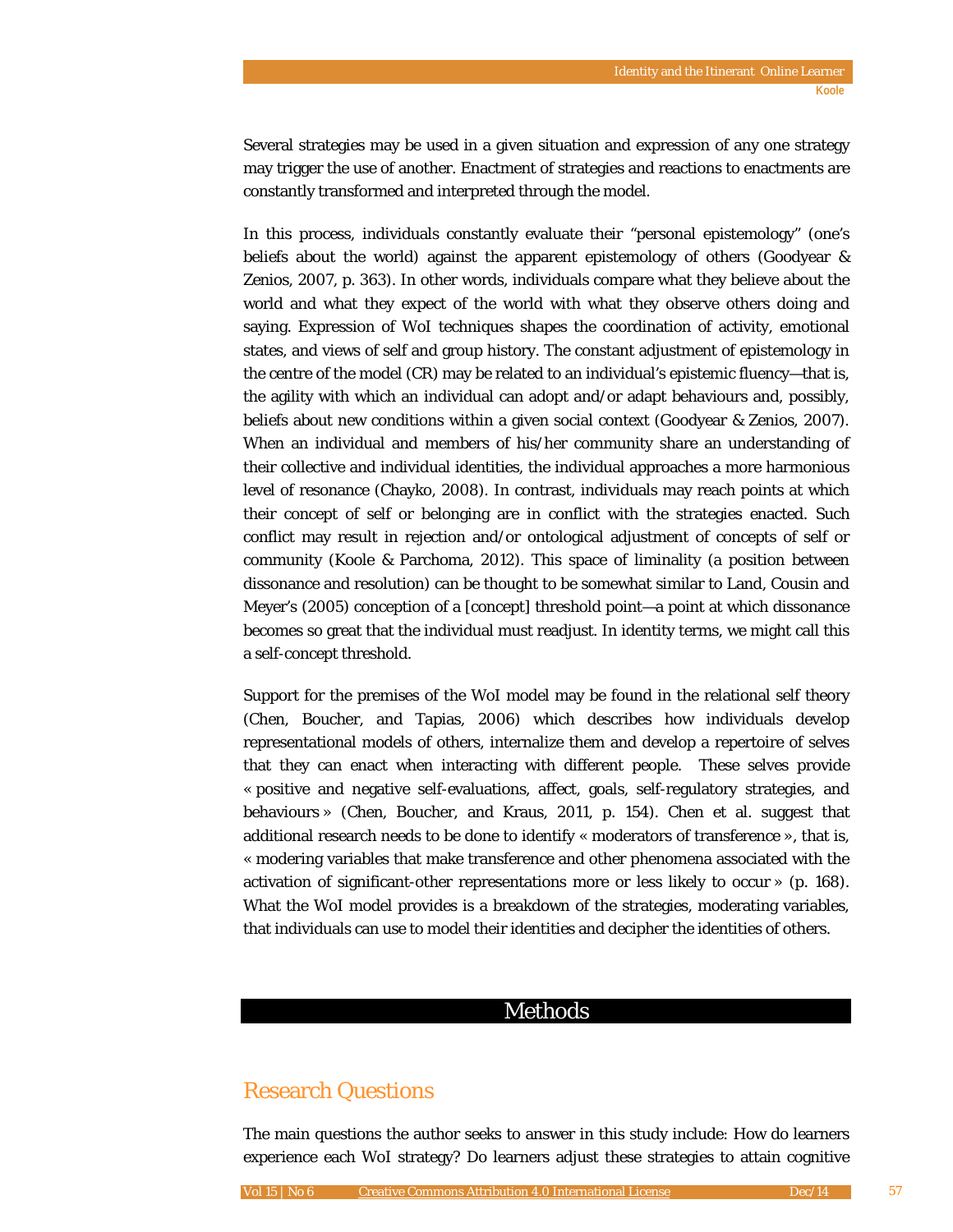resonance? An additional underlying goal is to ascertain the value of the theoretical model: does the WoI provide a lens through which researchers can gain deeper understanding of how learners shape and reshape their online identities?

### Methodological Approach

To explore the ways in which learners experience cognitive resonance and the WoI strategies, the researcher chose to use phenomenographically-inspired methodology. Marton and Pong (2005) define phenomenography as an investigation of "the qualitatively different ways in which people understand a particular phenomenon or an aspect of the world around them" (p. 335). Phenomenography appears commensurate with the investigation of WoI actions from the point of view that phenomenographers regard experience as a result of interaction between the individual experiencing and the phenomenon experienced (Åkerlind , 2005); in the WoI model, identity develops from the interaction between the individual experiencing strategies and their expression of strategies in response. Phenomenography allows the researcher to explore participants' descriptions (from a second-order perspective), how individuals experience strategies, express strategies, and the resulting adjustments, though ephemeral, in cognitive resonance-seeking.

### Research Instruments

In keeping with phenomenography's emphasis on context in shaping experience (Marton & Pong, 2005; Svensson, 1997), the interview questions focused on eliciting narrations and viewpoints of online interactions such as conflict, support, and sharing, and how those interactions might affect perceptions of identity.

### Data Collection

Once research ethics permission was acquired, the researcher solicited volunteers amongst students in a Master of Education course taught entirely by distance. The researcher recorded the interviews using a synchronous tool, Elluminate®. The researcher then transcribed the recordings. The transcripts were redacted, removing any names or other comments that might identify any individuals. The participants were given an opportunity to review the transcripts and encouraged to add any additional thoughts and corrections to the transcripts.

# Data Analysis

According to Åkerlind (2005), the steps in phenomenographic data analysis include: 1) reading and re-reading transcripts, 2) searching for variation of experience, and 3) searching for structural relationships between variations of experience. Analysis is highly iterative and involves constant comparison yielding categories with a complete set of possible ways of experiencing the target phenomenon. This was the procedure followed in this study.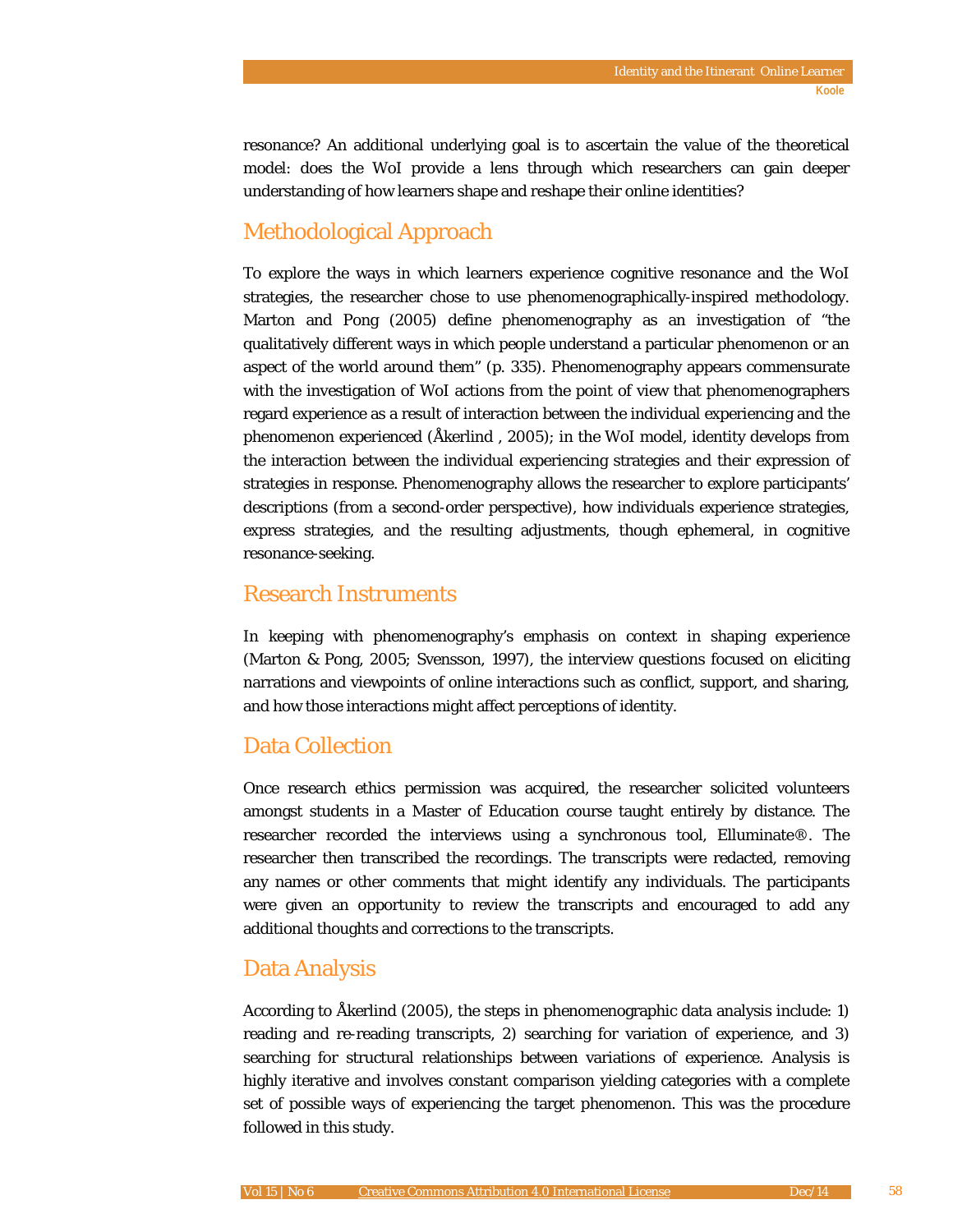# Limitations and Delimitations

Because the researcher was an employee of the master's program from which the participants were sampled, the participants may have felt the need to soften their accounts of conflict and performance of others in the program. No deception was used; the learners were apprised of the fact that this was a pilot project and that their identities would remain confidential. The study was fully approved by the institutional research ethics board.

Whilst the goal of phenomenographic research is to achieve a complete picture of variation, the results can never be completely representative of all the different ways of conceptualizing or experiencing a phenomenon (Åkerlind, 2005). Because of the scope of this initial research project, the variation represented in the results is limited in accordance with the number of participants. Generally, it is recommended that phenomenographic studies involve 15 to 20 participants (Trigwell, 2000). This preliminary study involved only five. Additional studies should be done in order to more fully examine the variation of experience. Finally, the results may not necessarily be generalized to other programs or institutions as the participants are all members of the same master's program, which may, itself, be idiosyncratic.

#### Results

Five participants were interviewed, four female and one male: P2, P4, P5, P6, and P7. They described themselves as a teacher, consultant, full-time parent, and two as instructional designers. All were enrolled in the same Master of Education program. They reported to have taken at least two online courses and had some experience with the social networking environment. Most of the interactions with classmates were restricted to the class discussion boards. Four participants indicated having developed a closer relationship with one or two fellow students, leading to email, Skype, or face-toface contact. The results below outline the main categories of experience for each strategy and CR, accompanied by examples of the variety of ways in which they were experienced.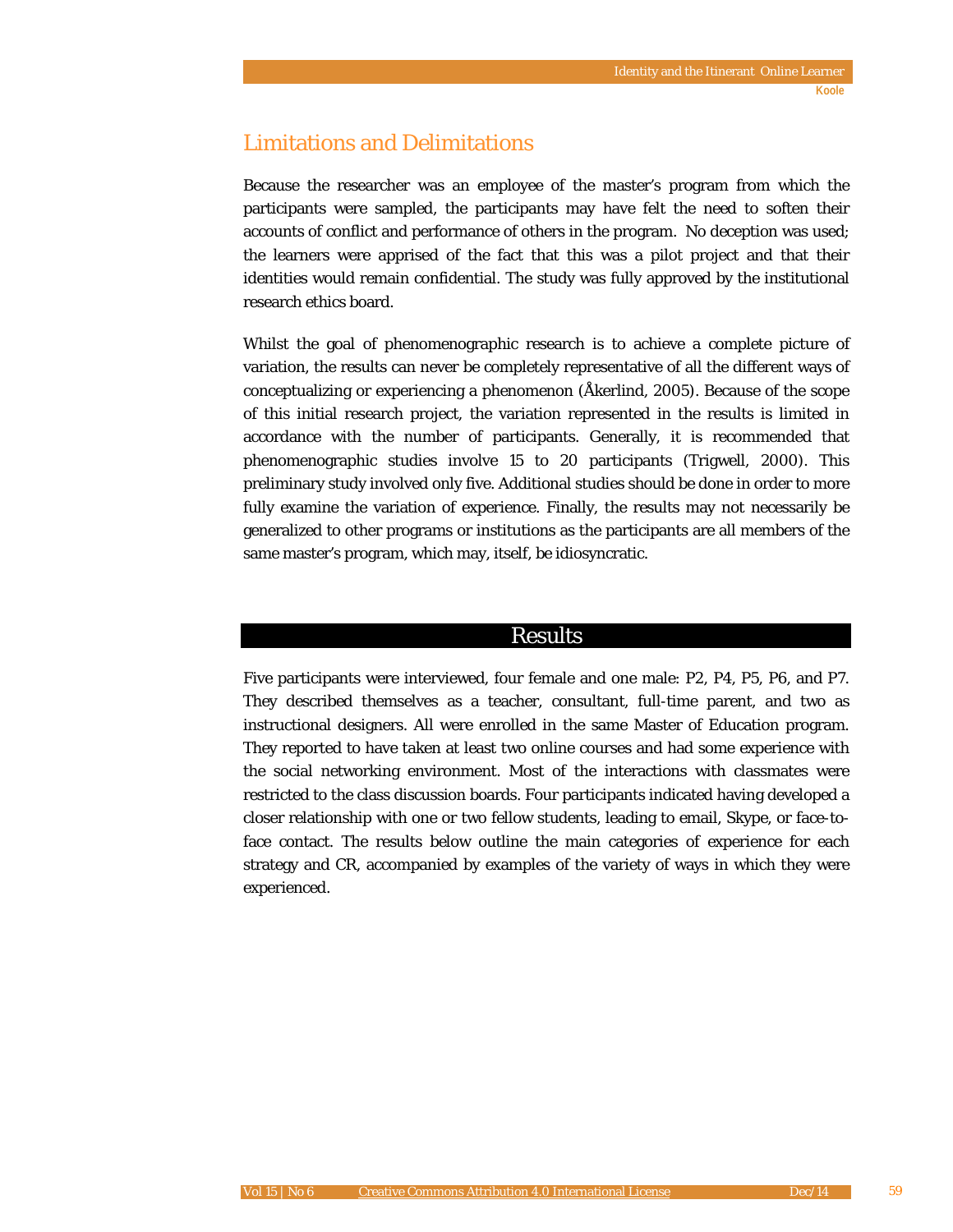# Technical-Dramaturgical (TD) Strategies



*Figure 2*. Technical-dramaturgical categories.

Figure 2 illustrates the main TD categories expressed by the participants. Although the technologies enable rapid responses, all participants felt that the asynchronous environment allows them to carefully consider the messages of others as well as script, edit, and reedit their own responses, cautiously avoiding "knee-jerk reactions" and inappropriate tone. P5 indicated having an online identity that is "extremely scripted," carefully stripped of "spontaneous expressions of . . . thoughts or feelings". For both P4 and P5, the semi-permanent nature of the online environment necessitated such scripting. P5 commented, "I'm very cognizant of the fact that once it's there, it's there. So, I'm careful in that respect."

The semi-permanence of online interactions also meant that past interactions could be re-examined. When discussions or values did not resonate, P2, P4, and P7 tried to glean additional information from the messages and profiles of the other learners. P4 reflected, "Even if it's not a picture of the person, um, if they've chosen something else, that kind of shows you what they value."

# Political-Dramaturgical (PD) Strategies



*Figure 3*. Political-dramaturgical categories.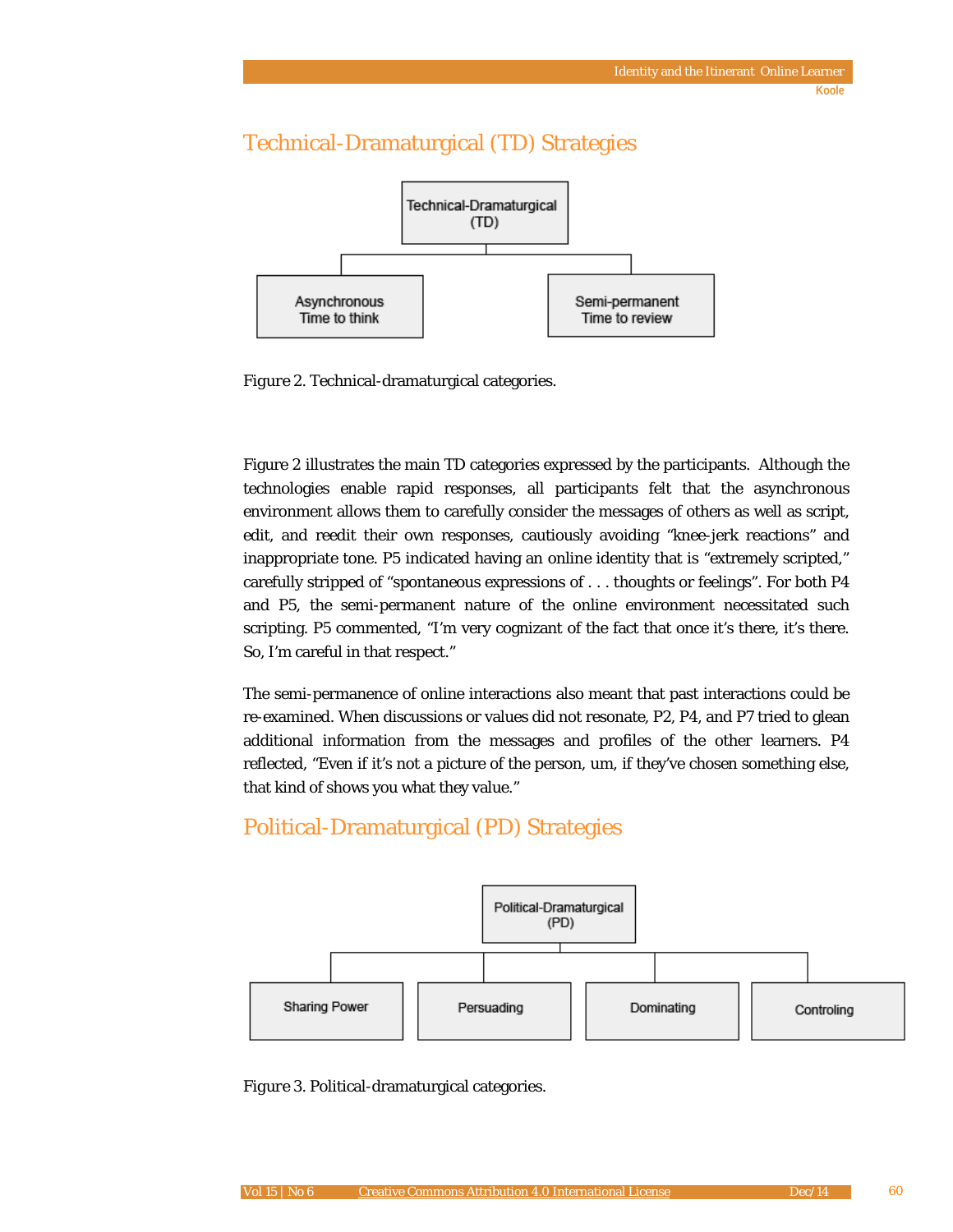The PD strategies fit on a continuum starting with encouragement (sharing power) and extending through persuasion, dominance, and control. All participants indicated that they both gave and received encouragement. P6 noted, "Throughout discussions, I have had people comment that they've appreciated the discussion and I take that as encouragement, regardless of their views." Sharing of power also took the form of information sharing—especially when a fellow student did not appear to understand something. P6 reported "filling in the person, so they have a little better context."

P6 was "cynical" about the effectiveness of persuasion and took a cautious approach in discussions,

> "I certainly try to persuade others. I am careful to ensure that my comments are phrased in such a way that it is clear that I am criticizing ideas rather than people . . . to maintain not only my dignity, but the dignity of [others]."

This approach was reflected by P4 who said, "I've actually never felt that people tried to persuade me. They've always sort of shown a different viewpoint, and then leave it up to you to draw your own conclusions." P5 noted that professors and students attempted to persuade each other. P7 commented, "Yeah, I think they've persuaded me to [consider] their viewpoints—whether I've adopted them, maybe not." According to these accounts, persuasion was often enacted through respectful sharing of ideas.

Dominance, itself, was seen as aggressiveness in tone and argument, forcing viewpoints, "always" posting messages first, posting large numbers of messages, and asking "all the questions." P5 recounted a story of how another student's work was "torn apart" by another. The student who levied the critique justified her actions by positing her authority in the subject. Reactions to such aggression varied from non-responsiveness (P7: "I just become silent") to the use of backchannel communications such as private emails to the aggressor, the professor, or the other students in an attempt to control behaviour. P7 reported, "I did privately say in an email that it was not appropriate and that the tone needed to be changed." Digressions in class discussions, unmanageable numbers of messages, and personal attacks—albeit rare—were expected to be controlled by a moderator or instructor in a power role.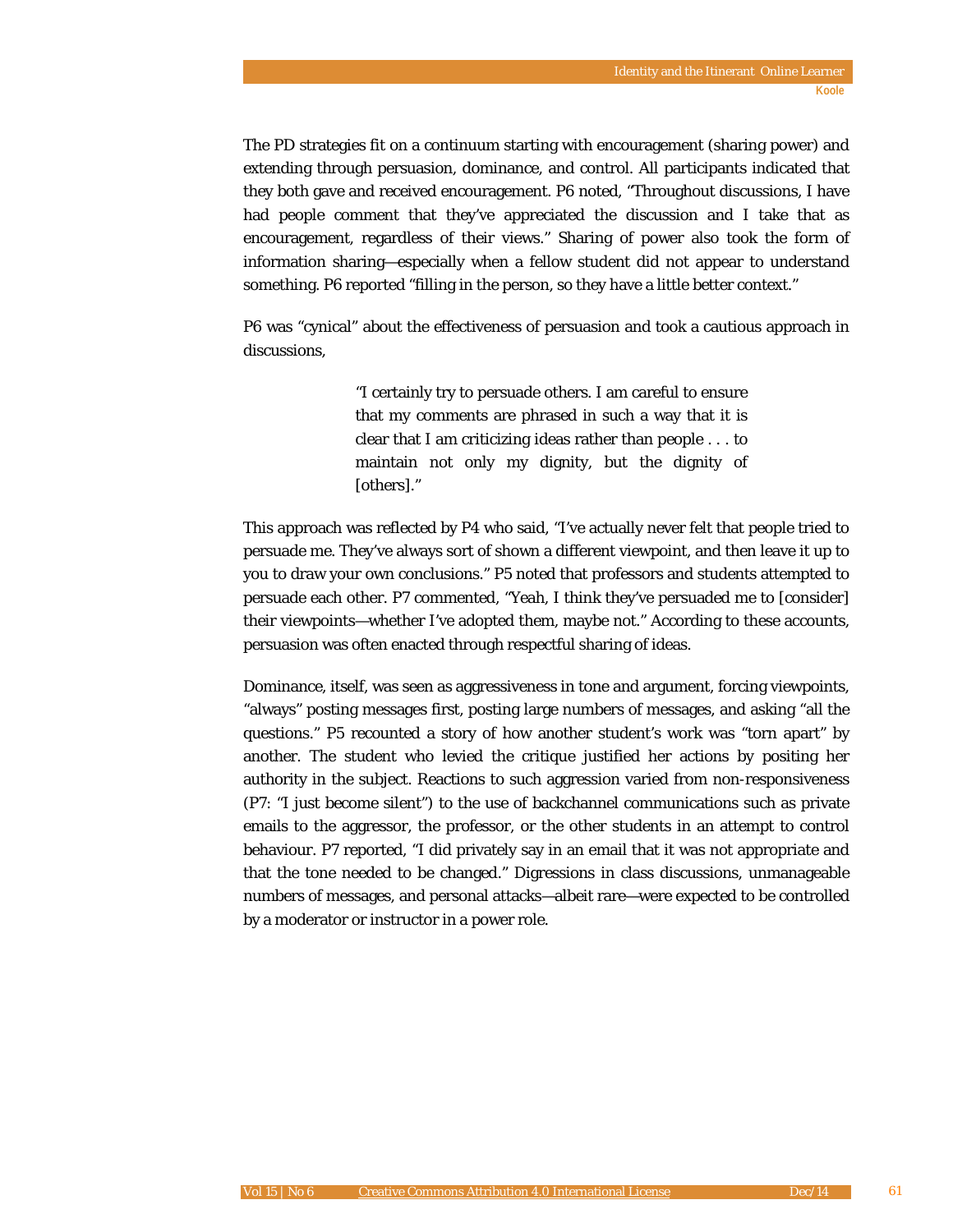# Structural-Dramaturgical  $(SD)$ Status seeking Including / excluding Role taking Re-aligning structure

# Structural-Dramaturgical (SD) Strategies

*Figure 4*. Structural-dramaturgical categories.

Clearly the quest for and maintenance of status is the most significant characteristic of the SD strategy. When asked about the most important or influential person in a discussion, participants referred to those with knowledge and expertise, those who seemed "articulate" and "well-read," and those with "better ideas." Receiving numerous responses and acknowledgement from the instructor was also an indicator of importance—popularity superseding quality of ideas. Lack of responses tended to be interpreted as lack of worthiness. P4 suggested, "You feel like you're getting picked last for gym." Those deemed least influential were described as those who lacked presence, posting rarely or late in the discussions.

For some participants, signs of familiarity amongst others gave them a sense of being excluded, and hence, of lesser status. P2 pondered, "Sometimes, I wonder whether they've had a previous relationship  $\ldots$  with the prof  $\ldots$  because sometimes some profs, when they respond to postings, will use people's [first] names." P5 admitted to having unintentionally excluded others: "A specific example of that is my friend and I, who take courses together, I think sometimes inadvertently, uh, create a conversation that is only two-ways between she and I, that other people may feel excluded."

A great variety of roles were recognized including the leader, follower, bully, facilitator, organiser, editor, nurturer, know-it-all, and devil's advocate. P7 recounted how a participant tried to assume a role:

> "He will argue [with] everything you say . . . He wants to be a leader, but he's also devil's advocate. And, I don't even think [laughs] he's devil's advocate, um, with reason and thought behind it . . . and, usually I just ignore comments from him."

This may suggest that successful role-enacting requires adequate status or recognized legitimacy.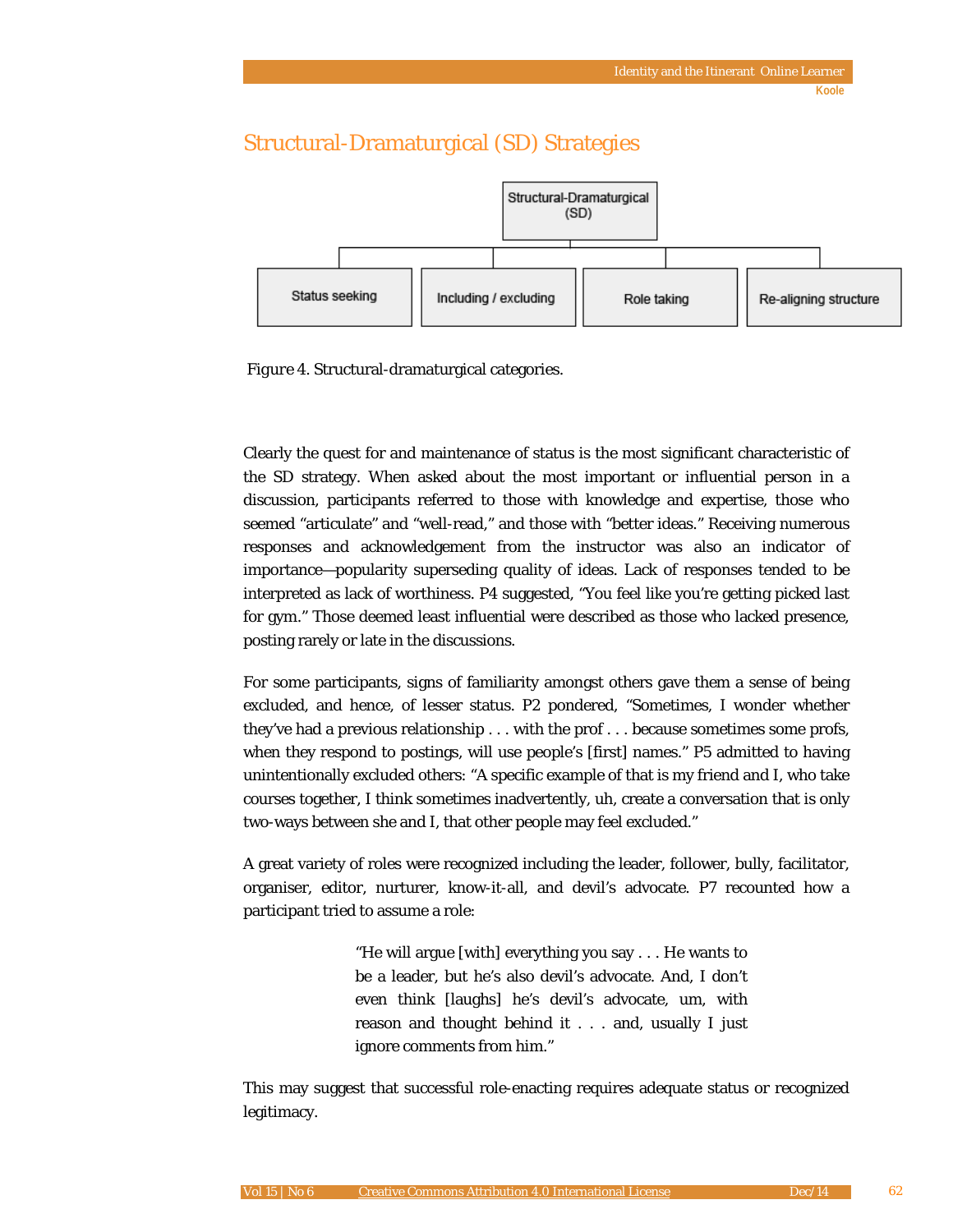To re-establish or mend structure, participants observed the use of "back-peddling" (rescinding statements) and apologies: "most people will understand when you say, 'I'm sorry. Can we move on? And, in some ways, it strengthens relationships."

# Cultural-Dramaturgical (CD) Strategies



*Figure 5*. Cultural-dramaturgical categories.

The common perception of this master of education culture is one of civility. Most described their classmates as polite, sincere, appreciative, respectful, and encouraging. As students in a Master of Education course, they felt that most classmates were working towards the same purpose—that of being student-centred professionals. However, P4 remarked that the underlying cultural expectations may subconsciously silence the voices of those with opposing views: "I think that as much as we think it's welcoming, there's some really subtle and not-so-subtle cues that if [you held a different viewpoint], you might be really reluctant to come forward with it." Although memorable, personal attacks of classmates' work or personal integrity was viewed by all participants as unusual and unacceptable. P5 even related a story in which she apologized to a victim of another student's attack.

Cultural-online symbols such as the use of emoticons, text-messaging codes, and jargon, while mentioned, seemed less salient in the interviews. Identifiable real-life cues as to nationality or other cultural values seemed similarly muted.

# Personal-Agency-Dramaturgical (PaD) Strategies



*Figure 6*. Personal agency-dramaturgical categories.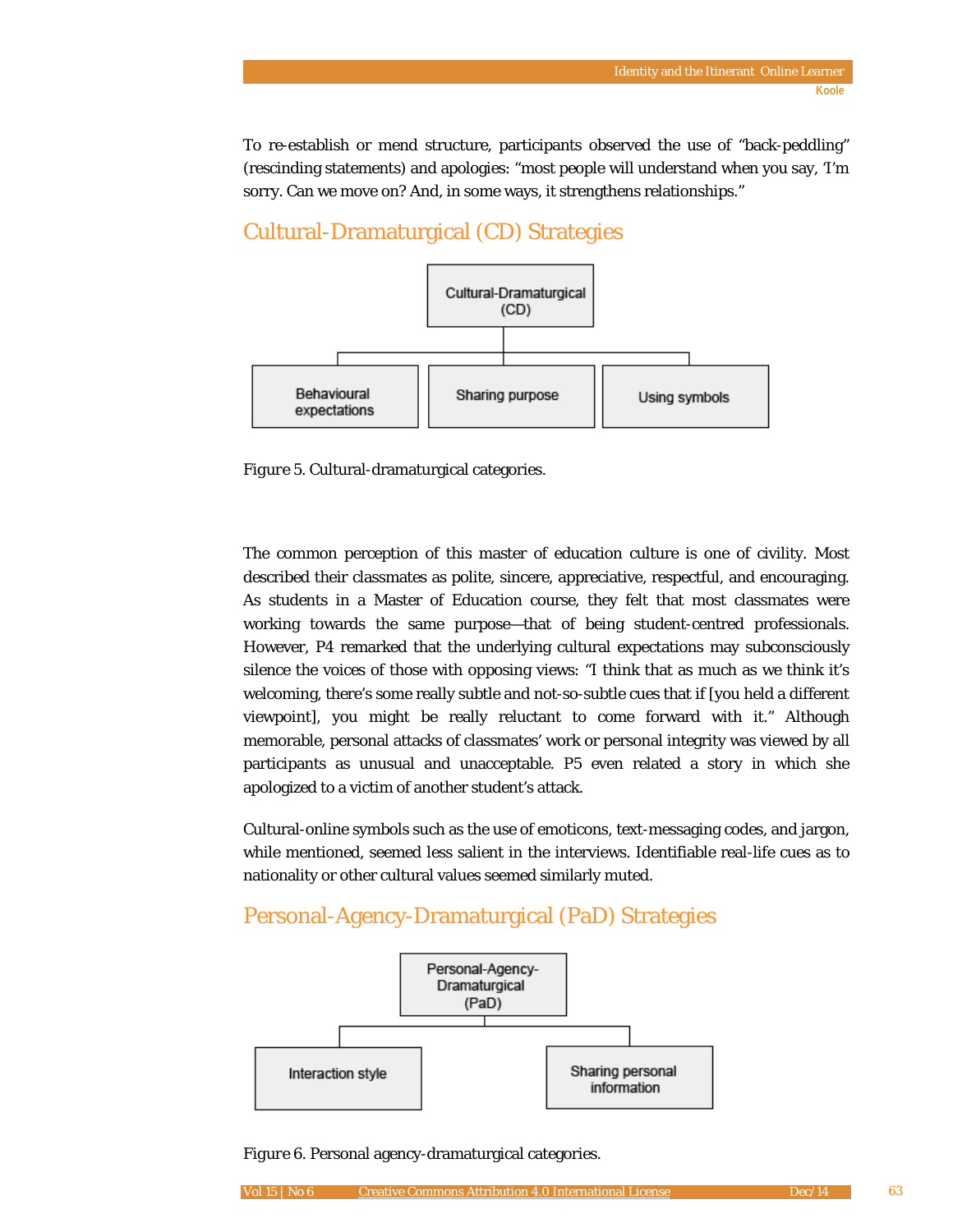The participants revealed a range of interaction preferences. P2 and P5 indicated having regular social interactions with classmates whilst P7 and P4 preferred less interaction, leaning towards online-introversion. Meanwhile, P6 showed signs of online extroversion having few qualms about contacting others and breaking into discussions.

P5 and P4, in particular, described their preference for taking the time to carefully reflect on and shape dialogue. P4 said she only disclosed personal information that was relevant to the discussion adding that she did not actively conceal personal information, but simply chose not to reveal much. The participants acknowledged some students as "more memorable" such as those deemed boastful or who displayed rare behaviours such as personal attacks. P4 simply accepted not being a memorable, high-status participant (in her perception). Meanwhile, P2 said it did not matter what others thought of her saying, "I am who I am. And, I am that person 24 hours a day [in any context]."

The participants' work and family backgrounds influenced the content of their messages and affected availability for interaction as well as the type of interactions experienced during crises such as illness and death in the family (i.e., expression of sympathy and support).



### Cognitive Resonance (CR)

*Figure 7*. Cognitive resonance categories.

Responses to messages were used as a comparative or evaluative tool. For example, P4 noted that she was "hyper-aware" of her online interactions when she first started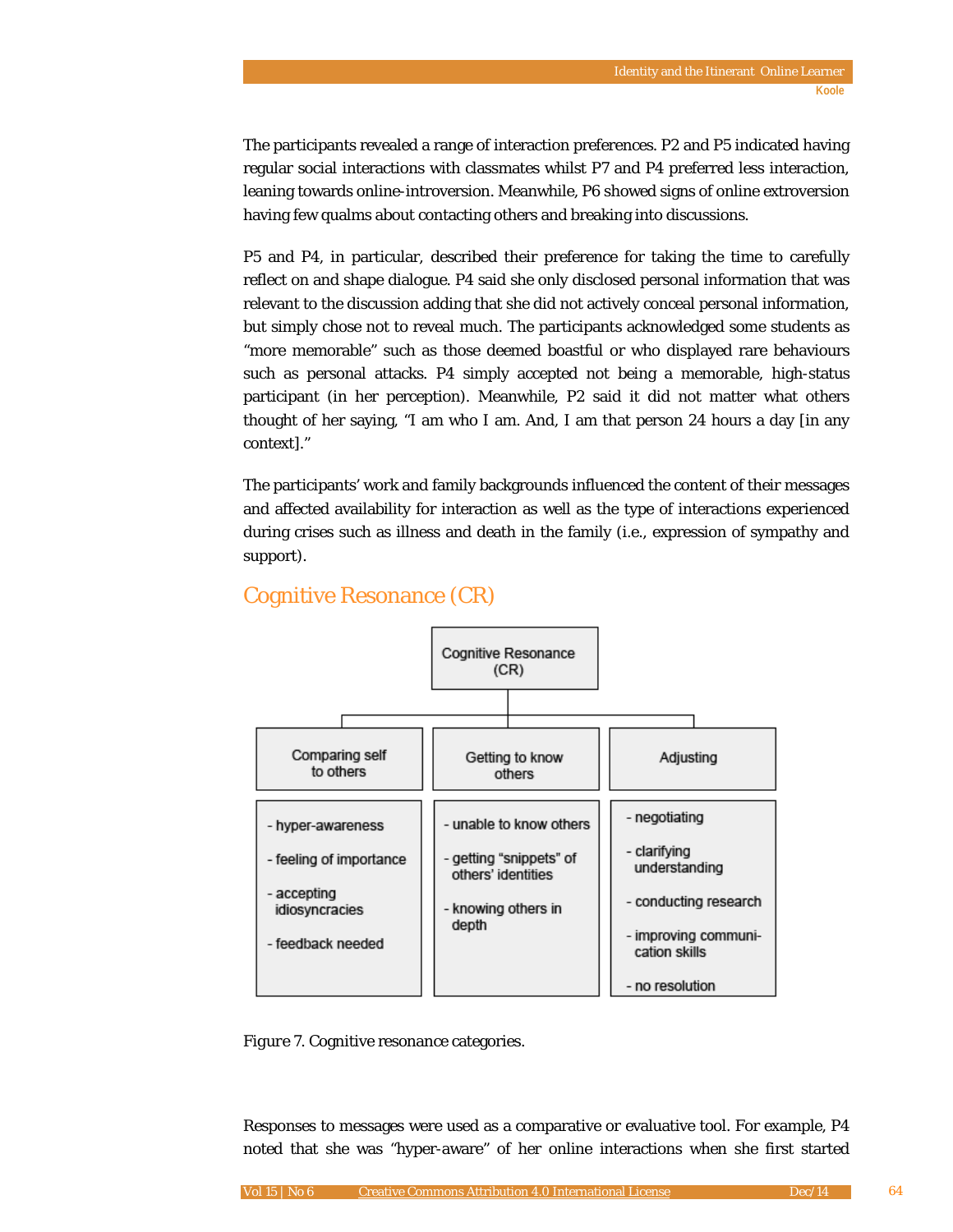taking courses in the program. In particular, she constantly evaluated uncomfortable interactions reflecting, "We all need to feel important and go about it in different ways." P7, P6, and P2 commented on the need to accept others as they are along with their idiosyncrasies. P5 felt that lack of response to forum messages was "like falling into a dead zone" and that it was "intensely uncomfortable." P5 added, "You have to have feedback to get that sense of where you stand and a sense of grounding."

Three participants felt that an individual's online identity is different from one's real-life identity—attributing lack of body language and non-verbal cues as possible causes. P5 felt:

> "I'm not sure that people can really get to know each other very well in the sense of knowing the real you unless you also have developed . . . an online friendship where you have an opportunity to talk socially outside of class and on your own time."

Yet, they could piece together some information about the other students: P7 stated, "I think I know their goals. And, I think we're working towards the same purpose—the same end . . . a group purpose." P6 added, "I'll say it's difficult to really get to know somebody. But, you certainly get snippets, and sometimes in-depth snippets of people's views." And, as the number of interactions increased, P6 also noted, "it's hard not to pick up little snippets of who they are." At the other extreme, P6 indicated, "I, personally, find that I am able to interact on a deeper level through discussion boards." The frequency of interaction was recognized as a significant factor online for both present and future affiliations: "The sense of community is heightened by each contact," P5 noted. P7 also considered the possibility of future interdependency. One participant commented: "We may be colleagues down the road . . . we may need to draw upon each other for experience and advice."

At times, the participants felt that others did not have an accurate idea of their identities or viewpoints. P2, P4 (rarely), P5, P6, and P7 resorted to private conversations to clarify interactions. P6, who claimed to openly express strong viewpoints, usually tried to provide adequate context to help clarify opinions. P6 noted that debate, "generally spurs [him/her] to go to the Internet to do a little bit more research." P5, whose viewpoint on an issue was aggressively "shot down" by her classmates, resolved to write a research paper on the issue. There were also times when the participants could not resolve observations: "To this day, I'm still flabbergasted. And, I'm surprised often by the behaviour that occurs in group work" (P5).

The CR process stimulated the honing of strategies in accordance with cultural values and expression of power. Notably, P4 commented on how an experience in group work helped in the development of conflict-handling strategies (PD) such as negotiation: "In this last group project, we just had a really honest conversation about what our expectations were." P4 noted becoming "more aware of preventing conflict . . . in a way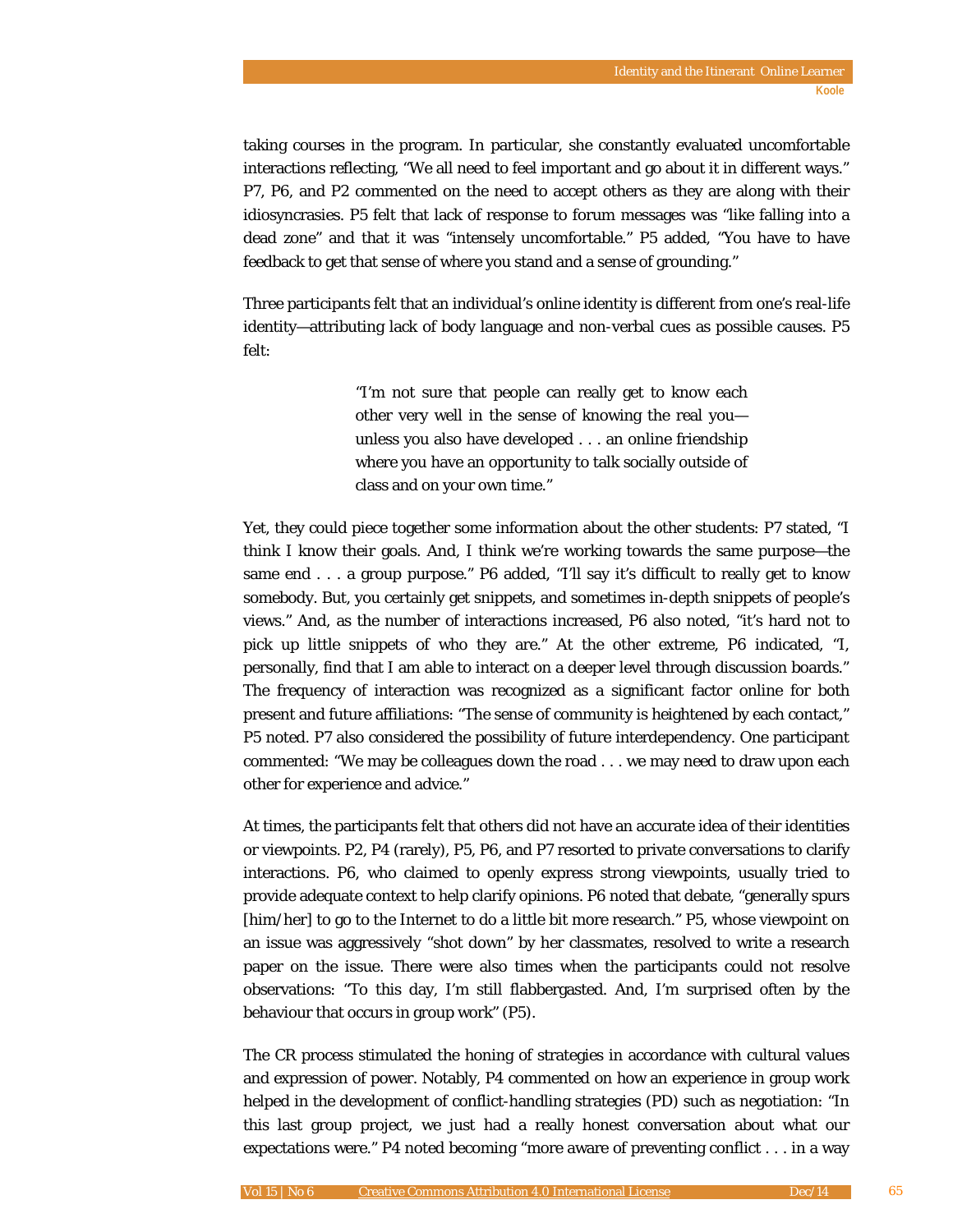that's supportive of other people." P4 described learning how to provide positive and constructive critiques of others' papers. Able to reflect on feedback and previous experience, P4 altered her strategies.

#### Discussion and Findings

All participants were able to recount narratives demonstrating variations in the enactment of the WoI strategy categories. The participants showed differences in the extent to which they attributed importance to the others' behaviours—particularly with regard to the quantity and origin (status of the person responding) of responses to their own performances. Especially significant was lack of presence and lack of response to messages, which could be interpreted as social insignificance or exclusion.

The participants appeared to be unsure of their identities within their online learning environments, yet demonstrated attempts to identify themselves amongst others. In fact, the primary effect of interacting through the asynchronous, text-based medium of a learning management system (LMS) and social networking system was the allowance for reflecting on others' performances and for careful scripting of their own. Whenever confronted with information that upset their concept of self or belonging, individuals would strive to regain CR. As per Walther's (1996) research, they employed new techniques—online techniques—to re-establish epistemic fluency when self-concept thresholds were threatened. By referring to user-profiles, pictures, and previous discussion postings, they could acquire some information needed to decide whether to accept new information, clarify meaning, conduct additional research, or disregard performances.

Multiple strategies were employed in any given situation. For example, encouragement, a means of sharing one's power (PD), may be used in consideration with cultural values (CD) or structural goals (SD). Encouraging others to persevere in the program under difficult circumstances can serve to maintain the community, elevate the status of the person encouraging, and create social alliances. Encouragement can also reflect cultural values such as mutual benefit and the creation of "safe learning environments." Whilst aggressive message posting in terms of frequency, timing, and length may be an expression of dominance (PD), it can also be used in hopes of elevating status (SD) and being perceived as influential.

Interestingly, some dramaturgical techniques may have unintended effects. Informality of names and dialogue (SD), seemingly intended to breakdown hierarchy, can actually reinforce structure. Linguistically, formality of name use can connote various meanings (Pinker, 2007). In this study, informality conveyed intimacy suggesting previous relationships among some and excluding less intimate others. The lack of salience of national and cultural characteristics supports some of the literature suggesting that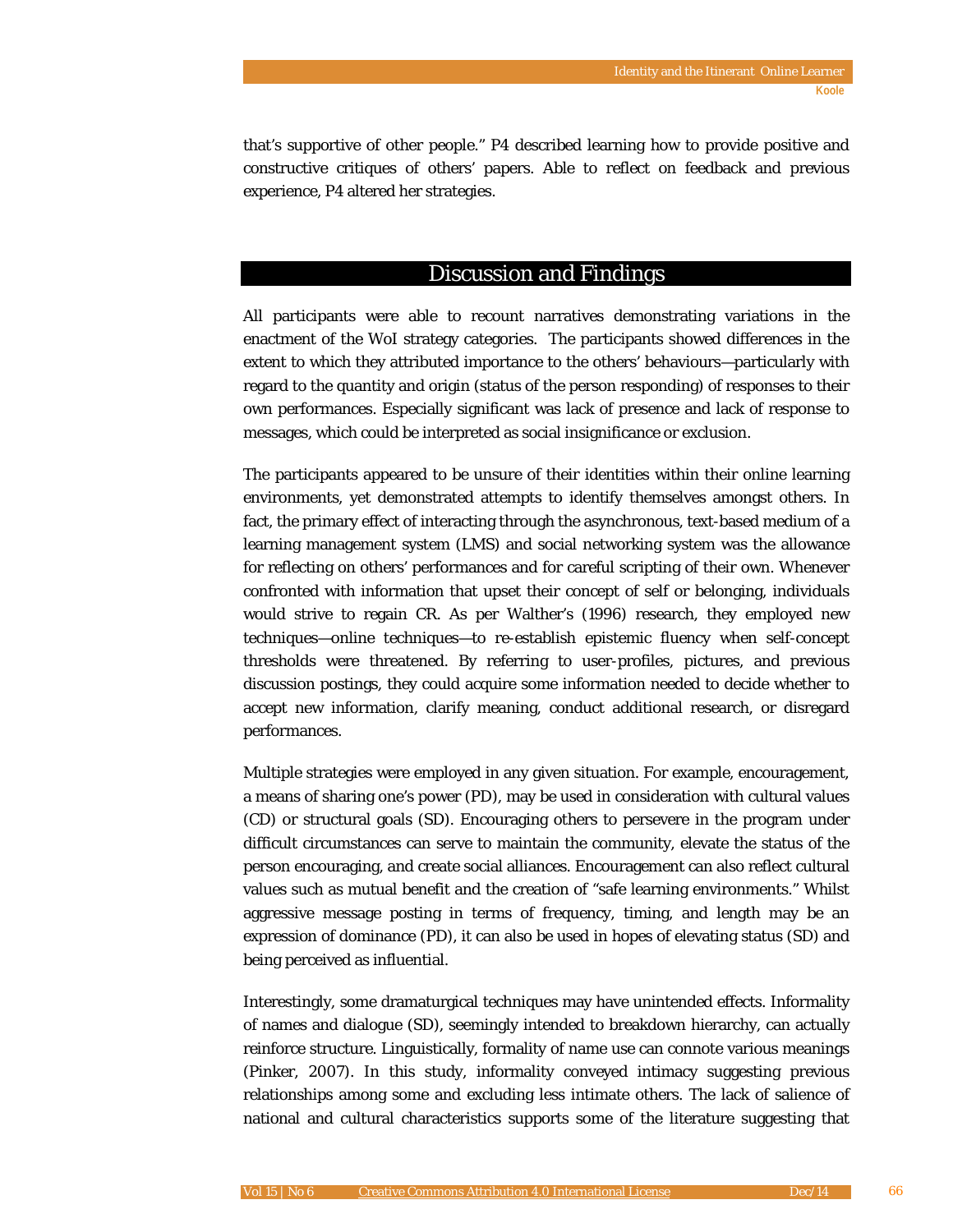online interaction can reduce bias (Ferreday et al., 2006; Chayko, 2009); however, as we can see, other strategies may create new hierarchies.

#### Conclusion

The participants' narrations showed variations in how the WoI strategies could be experienced (technical, power, structural, cultural, and personal agency). One's sense of self and belonging was clearly an ongoing process involving continuous evaluation of one's own performances contrasted to those of others. The interview data showed clear signs of conscious interpretation and strategy readjustment. This is encouraging in that it suggests that the WoI model can offer a novel lens through which to better understand *how* online learners use strategies to portray themselves and *how* they decipher the identities of others with whom they interact. Further application, testing, and refinement of the WoI model is recommended.

The WoI model may also inform the development of online learning systems. Although many social networking and learning systems provide tools for managing identities (such as profile, discussion forums, editing tools, content sharing), learners still seem to struggle to understand how others perceive them and how to understand others. As noted by one respondent, the sense of community is heightened through increased frequency of interaction. Therefore, increased opportunities for interaction may provide more opportunities for performance management and ontological re-alignment. In the words of Goodyear and Zenios (2007), "Action and identity are key" (p. 355-356).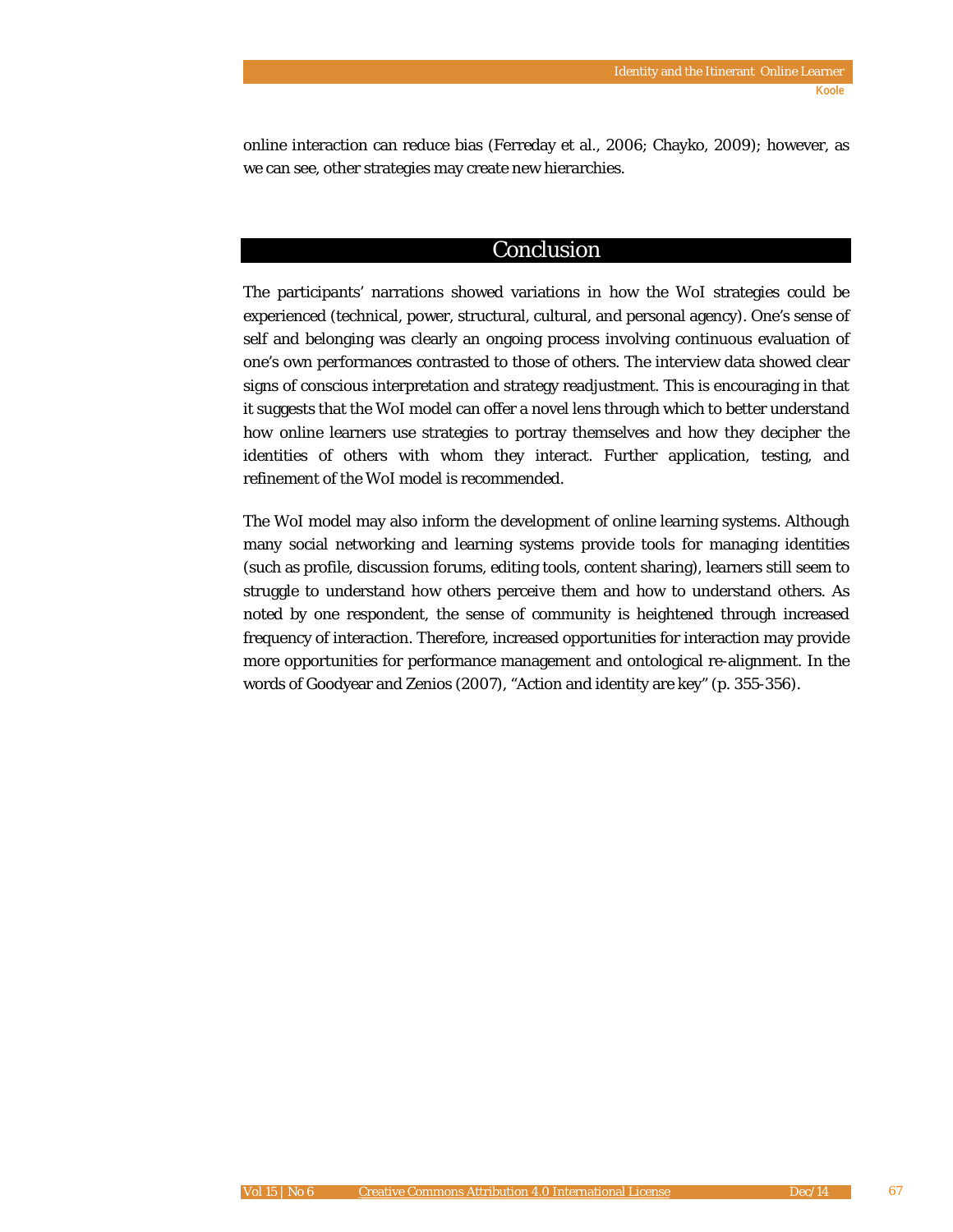#### References

- Åkerlind, G. S. (2005). Variation and commonality in phenomenographic research methods. *Higher Education Research & Development, 24*(4), 321-334. doi:10.1080/07294360500284672
- Berger, P. L., & Luckmann, T. (1966). *The social construction of reality: A treatise in the sociology of knowledge* (p. 219). Garden City, NY: Anchor Books (Random House, Inc.).
- Burr, V. (2003). *Social constructionism* (Vol. 2). New York, NY: Routledge.
- Chayko, M. (2008). *Portable communities: The dynamics of online and mobile connectedness*. Albany: State University of New York Press.
- Chen, S., Boucher, H., & Kraus, M. W. (2011). The relational self. In S. J. Schwartz, K. Luyckx, & V. L. Vignoles (Eds.), *The handbook of identity theory and research* (pp. 149–175). Springer.
- Christensen, N. B. (2003). *Inuit in cyberspace: Embedding offline identities online*. University of Copenhagen, Denmark: Museum Tusculanum Press.
- Collins, A., & Ferguson, W. (1993). Epistemic forms and epistemic games: Structures and strategies to guide inquiry. *Educational Psychologist, 28*(1), 25-42.
- Erikson, E. H. (1968). *Identity: Youth, and crisis*. New York: W. W. Norton. Retrieved from<http://aupac.lib.athabascau.ca/record=b1014244~S0>
- Ferreday, D., Jones, C. R., & Hodgson, V. (2006). Dialogue, language and identity: Critical issues for networked management learning. *Studies in Continuing Education, 28*(3), July 2, 2009.
- Festinger, L. (1962). *A theory of cognitive dissonance* (p. 291). Stanford, CA: Stanford University Press.
- Foucault, M. (1988). Technologies of the self. In L. H. Martin, H. Gutman & P. H. Hutton (Eds.), *Technologies of the self: A seminar with Michel Foucault* (pp. 16-49). Amhurst, MA: The University of Massachusetts Press.
- Goffman, E. (1959). *The presentation of self in everyday life*. Garden City, NY: Doubleday Anchor Books.
- Goodyear, P., & Zenios, M. (2007). Discussion, collaborative knowledge work and epistemic fluency. *British Journal of Educational Studies, 55*(4), November 25- 351-368. doi:10.1111/j.1467-8527.2007.00383.x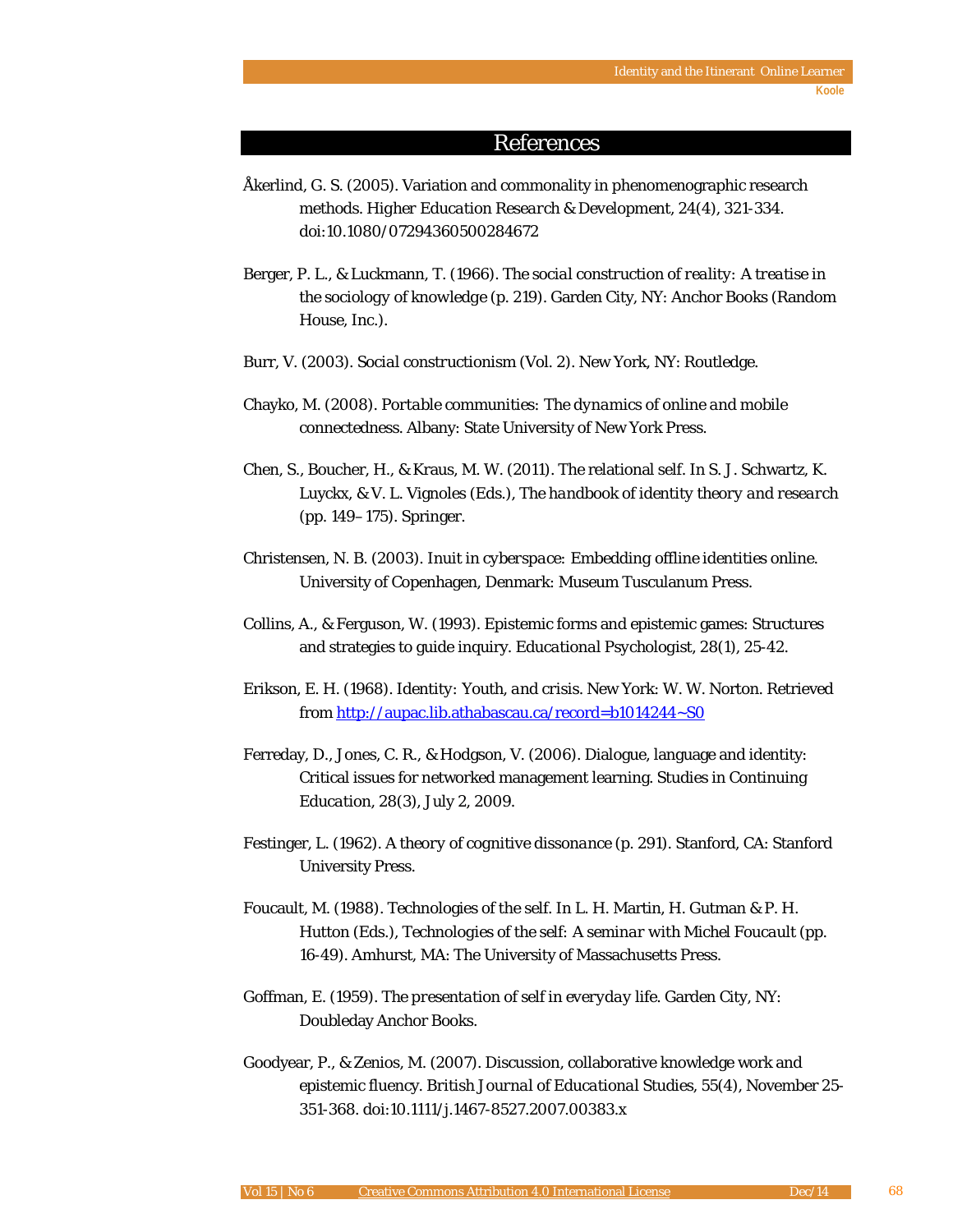- Hacking, I. (2000). *The social construction of what?* (p. 272). Boston, MA: Harvard University Press.
- Koole, M. (2009). The web of identity: Selfhood and belonging in online community. Unpublished manuscript.
- Koole, M., & Parchoma, G. (2012). The web of identity: A model of digital identity formation in networked learning environments. In S. Warburton, & S. Hatzipanagos (Eds.), *Digital identity and social media*. London, UK.
- Land, R., Cousin, G., & Meyer, J. H. F. (2005). Threshold concepts and troublesome knowledge (3)\*: Implications for course design and evaluation. In C. Rust (Ed.), *Improving student learning diversity and inclusivity* (pp. 53-64). Oxford: Oxford Centre for Staff and Learning Development.
- Macfayden, L. P. (2008). *Constructing ethnicity and identity in the online classroom: Linguistic practices and ritual text acts*. The 6th International Conference on Networked Learning, Halkidiki, Greece. 560-568.
- Marton, F., & Pong, W. Y. (2005). On the unit of description in phenomenography. *Higher Education Research & Development, 24*(4), 335-348. doi:10.1080/07294360500284706
- McInnery, J. M., & Roberts, T. S. (2004). Online learning: Social interaction and the creation of a sense of community. *Educational Technology & Society, 7*(3), February 27, 2010.
- Norman, D. (1999). Affordance, conventions and design. *Interactions, 6*(3), 38-43.
- Pinker, S. (2007). *The stuff of thought: Language as a window into human nature*. New York: Penguin Group.
- Ricoeur, P. (1992). *Oneself as another* (Kathleen Blamey Trans.). Chicago, IL: University of Chicago.
- Rovai, A. (2002). Building sense of community at a distance. *International Review of Research in Open and Distance Learning, 3*(1), May 20, 2009.
- Schwartz, S. J., Luyckx, K., & Vignoles, V. L. (2011). *Handbook of identity theory and research* (S. J. Schwartz, K. Luyckx, & V. L. Vignoles, Eds.) (p. 998). New York, NY: Springer.
- Schwier, R. A., & Daniel, B. K. (2007). Did we become a community? Multiple methods for identifying community and its constituent elements in formal online learning environments. In N. Lambropoulos, & P. Zaphiris (Eds.), *User-*